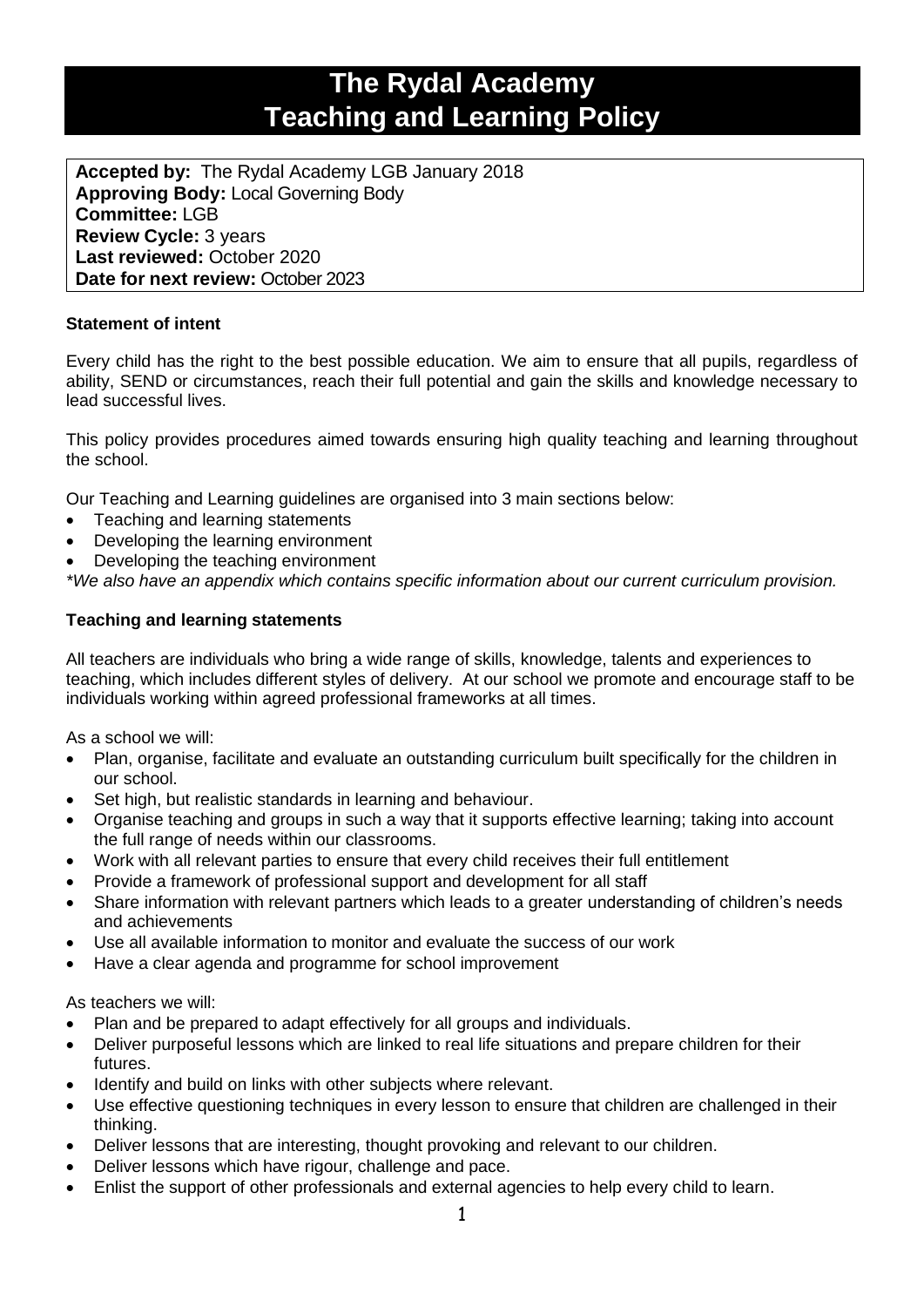- Assess learning continually and use this to identify, plan and share next steps.
- Share and celebrate successes of every child.
- Allow time for children to understand and consolidate what they have learnt.
- Use marking, self and peer assessment to fully establish where children are in their learning.

As subject leaders we will:

- Develop and review curriculum policies and schemes of work in collaboration with colleagues.
- Update the curriculum section of the website to reflect current practice and planning for subject.
- Complete subject development plans annually.
- Monitor implementation of subject and support all relevant staff appropriately in delivering a highquality curriculum for the subject.
- Take accountability for the progress of pupils in our subject.
- Report on the effectiveness of the curriculum to the Senior Leadership Team and, where appropriate, the Governing board.

As learners we will:

- Participate fully in all lessons and activities; including using active listening, answering and asking questions and following instructions.
- Take responsibility for our own learning and actions.
- Complete work at home and in school to the very best of our ability.
- Complete tasks in the time that we have been given.
- Feel confident in asking for help when we are unsure.
- Assess and comment on our own work and the work of others.
- Support others in their learning.

## **Developing the learning environment**

The school's collective and individual learning environment is crucial in improving the range, quality and number of learning opportunities. An environment which is based on a positive inclusive approach through recognition and equal opportunity will best achieve our aims.

We will help to improve the range, quality and number of learning opportunities:

- Through linked units
	- 1. Relating work to real life
	- 2. Enhancing inter-subject understanding
	- 3. Providing stimulating and inspiring projects
- With parents/carers
	- 1. Setting high quality out of school learning opportunities.
	- 2. Providing parents with information detailing curriculum focuses and potential home activities in all subjects (see curriculum section of the website).
	- 3. Reporting individual progress and attainment of children to parents each term.
	- 4. Running curriculum workshops & family learning sessions where relevant
	- 5. Allowing access to curriculum workbooks each term
	- 6. Providing an annual written report on attainment and progress in each curriculum area
- Through our displays
	- 1. Providing scaffolding displays to support learning in each classroom
	- 2. Building engaging and interactive displays in the corridors and hall
	- 3. Displaying examples of pupils work and evidence of extended learning
- Through visits and visitors
	- 1. All year groups to have at least three visits and/or visitors linked to a unit of work across the year
	- 2. All pupils to have opportunity during their time in school to experience a residential visit
- Through a variety of learning styles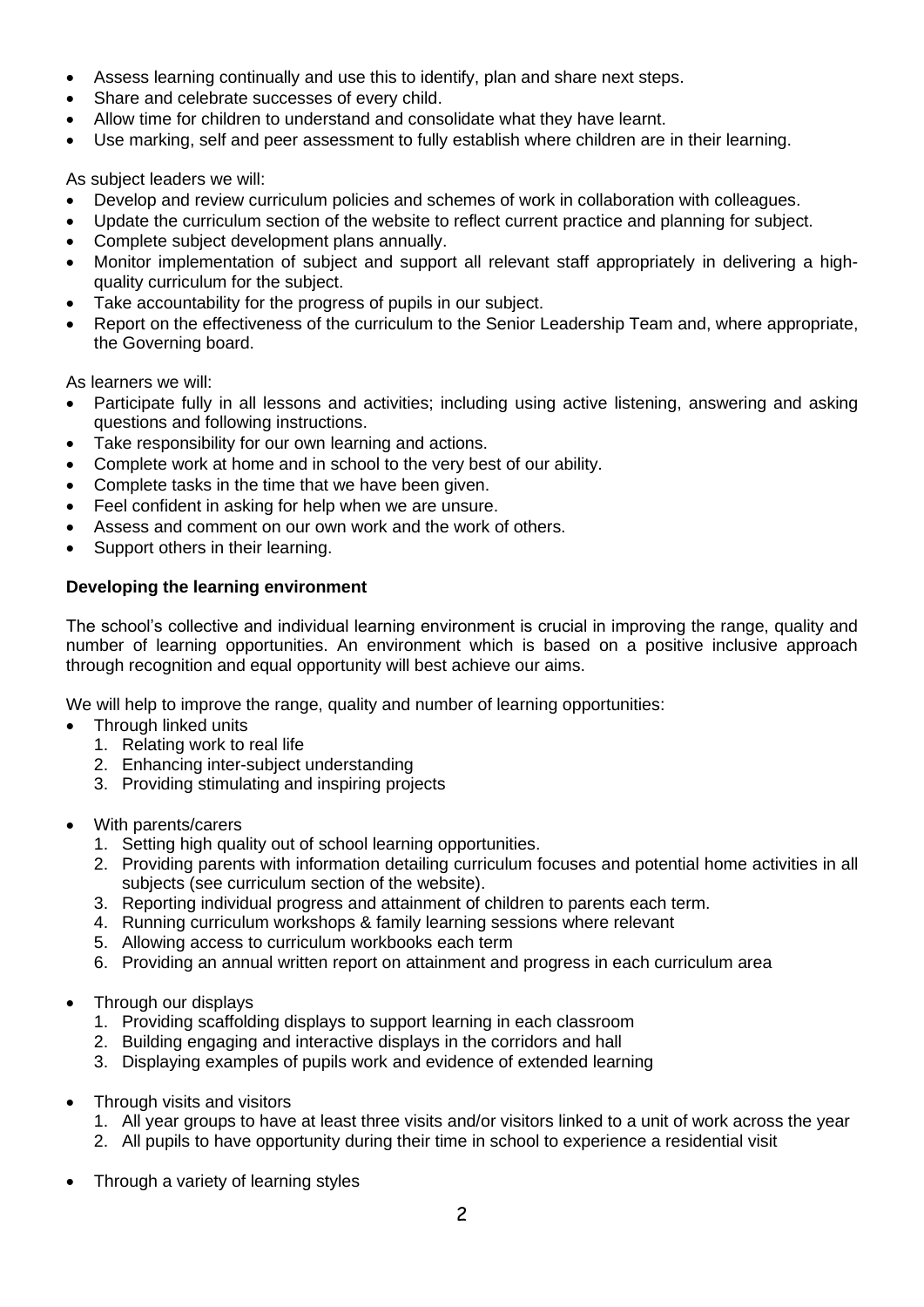- 1. Regular individual, paired and group work opportunities
- 2. Written, practical, facilitated, child directed, open and closed activities
- 3. Encouraging problem solving and creative thinking skills
- 4. The opportunity to access the outdoor learning environment
- Through planning and evaluation
	- 1. Objectives, activities, differentiation and support clearly identified in planning
	- 2. Target groups identified and progress analysed on a regular basis
	- 3. Lessons evaluated and used to inform further learning
- Using assessment
	- 1. Evidence of continuous assessment in all lessons which informs next steps and planning
	- 2. Regular discussion with children including formal termly meeting to review achievements
	- 3. Individual targets reviewed and set each term
	- 4. Marking which makes use of comments from teacher, pupil and peer group
	- 5. Marking which is informative and helps to move children on
	- 6. Time for reflection and discussion of 'working levels' and 'next steps'
	- 7. Opportunity to reflect and discuss learning strategies
	- 8. End of topic/ year assessments which indicate National Curriculum standards
- Through homework and extension activities
	- 1. That help to consolidate and extend curricular learning
	- 2. Which allow opportunity for family learning
	- 3. Which encourage independent research and choice of activity focus
- Through extra curricular activities
	- 1. That reflect the children's interests
	- 2. That enrich or extend the curriculum
	- 3. That engage children in a range of healthy activities to encourage a healthy lifestyle
	- 4. That emphasise enjoyment and well-being

# **Developing the teaching environment**

Teaching is a demanding job which requires clear knowledge and understanding by every member of staff. Meeting the challenge of balancing planning, teaching, assessment, behaviour management, reporting and many other duties requires skilful management of time throughout the year and is one which cannot be accomplished alone. Being a good teacher and staying a good teacher requires staff to be part of and work in a professional framework at all times. By doing so we can ensure that we achieve appropriate work/life balance whilst remaining focussed on the quality of and opportunities for teaching and learning throughout school.

We will continue to work on improving the quality of and opportunities for teaching through:

- Providing support for teachers to meet their performance management objectives
	- 1. INSET courses
	- 2. Resources
	- 3. Advice from colleagues (Internal and external)
	- 4. Non-contact time
- Providing professional development opportunities
	- 1. INSET courses
	- 2. Local Authority and externally provided training
	- 3. Secondments
	- 4. Networking
	- 5. Mentoring opportunities
- Ensuring the necessary resources are readily available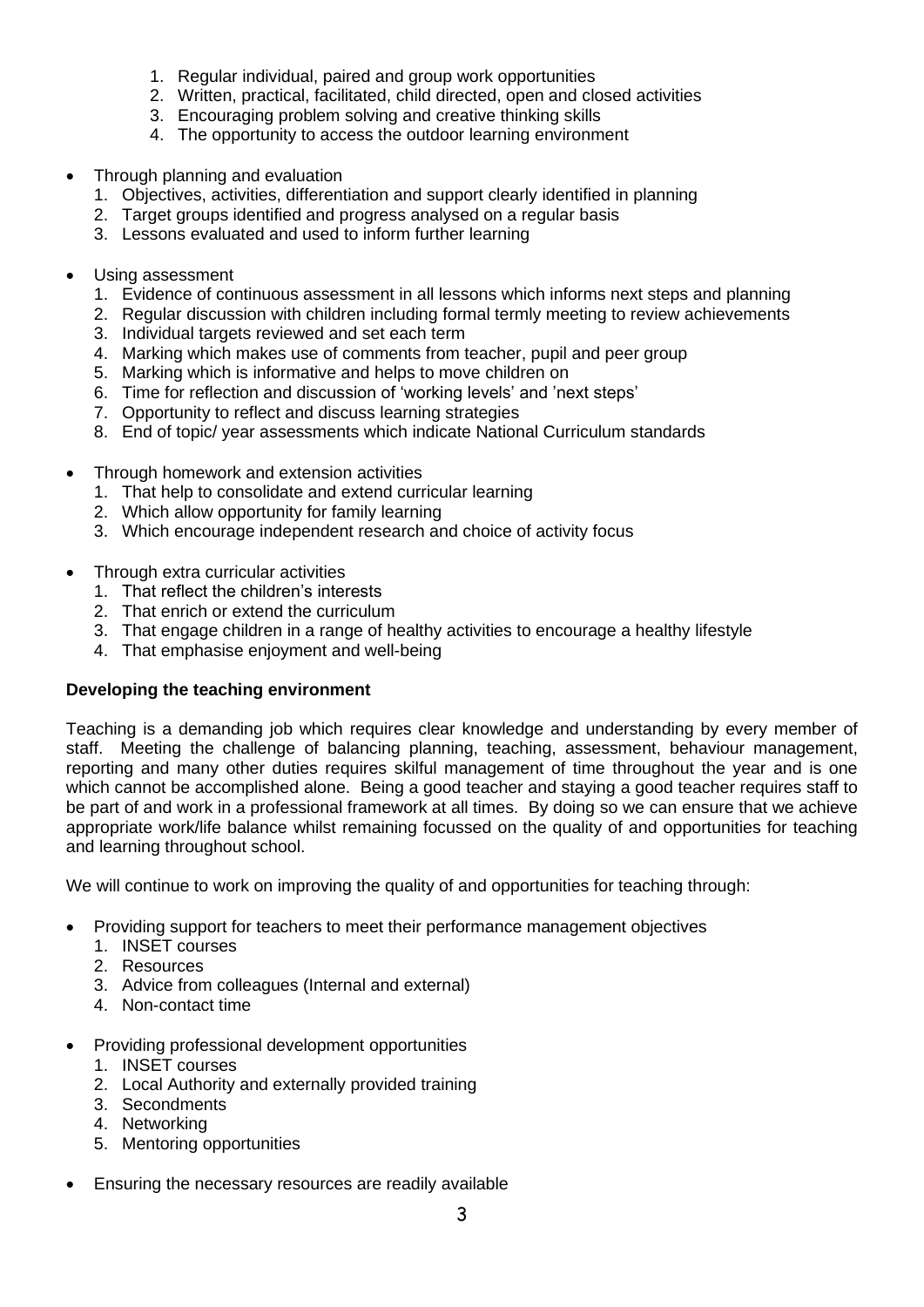- 1. To support subjects/topics/units
- 2. To support classroom management
- 3. To support independent learning
- 4. To support preparation and planning
- 5. To support the assessment process
- Protecting the work life balance for teachers and support staff
	- 1. Monitoring of the number and duration of meetings
	- 2. Where possible meetings to be planned in advance with clear agendas
	- 3. Use of IT to reduce workload
	- 4. Creative use of INSET
	- 5. Monitoring of number of observations
	- 6. Planned programme of school developments (School Improvement Plan)
	- 7. Careful, balanced timing of events during the year (School Self-review map)
- Ensuring that Planning Preparation and Assessment (PPA) time takes place
	- 1. Agreed timetable for all staff
	- 2. Fully resourced room
	- 3. Agreed methods of planning, recording and reporting
- Teaching and learning time
	- 1. Agreed contact time
	- 2. Agreed processes of communication
	- 3. Agreed procedures for collecting and recording money eg. trip money
	- 4. Agreed ground rules for when it is reasonable to disrupt a lesson
- Providing an exciting and stimulating curriculum map
	- 1. Develop the curriculum through discussion with all partners to consider what is best
	- 2. Follow an agreed approach to delivering the curriculum
	- 3. Monitor and evaluate the curriculum
- Policies, planning and assessment data
	- 1. Completing and requesting only necessary documentation
	- 2. Shared access to all appropriate documents
	- 3. Agreed approach to recording information
	- 4. Agreed approach to completing plans, forms and input of data
	- 5. Use of non contact time to complete tasks
- Providing additional support when necessary
	- 1. Focus on the needs of the child
	- 2. Flexibility in deployment
	- 3. Matching individual skills to individual/groups of children
	- 4. Support staff to be fully involved in the planning process
	- 5. Support staff to work in class/out of class as appropriate

#### **Links**

Our policy for teaching and learning is supported by policies such as our SEND policy, Assessment policy, Marking policy, Behaviour policy and Accessibility plan.

# **Monitoring and review**

We will monitor and measure the success of this policy by:

- Engaging all partners in regular discussion
- Using questionnaires
- Formal and informal observations
- Scrutiny of work, planning scrutiny and analysis of achievement including test results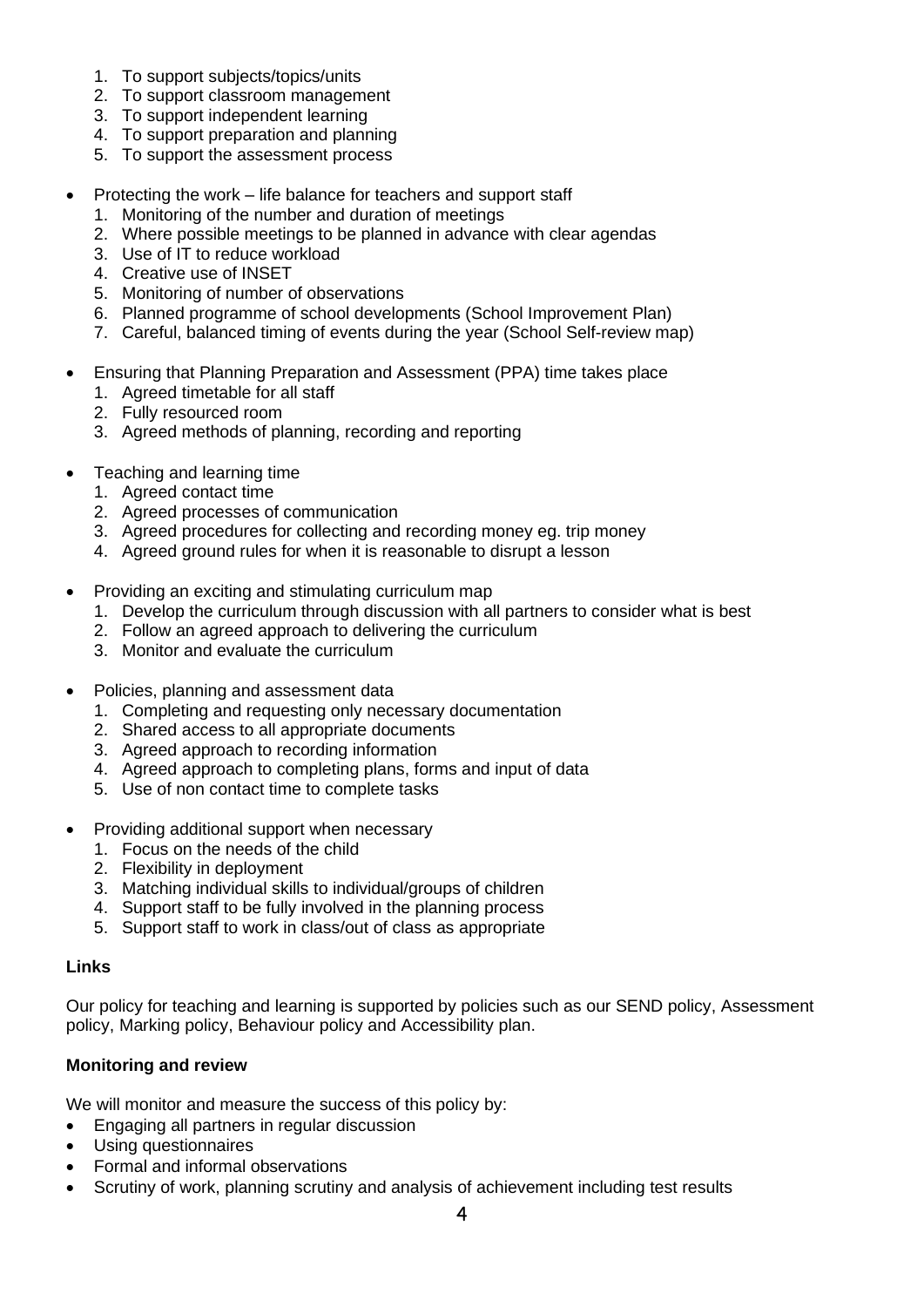### **Appendix**

# **Our Curriculum Offer**

#### **Swift academies provide a broad, balanced and challenging curriculum that ignites pupils' love of learning and successfully unlocks the true potential of each individual.**

Our curriculum is carefully constructed to capitalise upon the experiences and backgrounds of our pupils whilst simultaneously providing relevant, new experiences to build their knowledge and understanding of the wider world around them. Underpinned by the National Curriculum (2014), our provision has been coherently planned and sequenced by our subject leaders and year group teachers to ensure that, alongside breadth and variation, we prioritise children's depth of learning.

To support this progressive process, our end points are clearly defined, and we return to intended learning in different contexts, multiple times within and across year groups. Each of our subjects are taught through separate, discreet lessons across each week. Where there are strong cross curricular links, these are utilised effectively to deepen children's understanding. We ensure that our children develop an increasingly insightful understanding within each subject and are able to apply their knowledge and skills within and across subjects fluently.

Classes across the school are made up of three parallel, mixed-ability groups within a cohort. Setting is only used for specialist subject areas (e.g. phonics). Pupils access all of their sessions with their class teacher. Teachers adjust their timetables flexibly to fit around pupils learning needs and lesson design. Pupils who require further support or extension may access further adult support in the class or be withdrawn for intervention activities.

Our curriculum aims for pupils to accelerate their progress from their starting points to ensure that they reach or exceed national expectations in each of their subjects. Within our curriculum, the development of reading is prioritised for all children to ensure that they can confidently and successfully access all areas of the curriculum from the earliest opportunity. As well as developing children's knowledge and skills, our wider curriculum aim is to provide a full spectrum of enriching experiences whilst developing happy and healthy individuals.

In short, we equip our pupils with the core skills, knowledge and cultural capital that they need to succeed in life whilst also ensuring that children are socially and emotionally prepared for their future.

#### **Our Extended Curriculum**

We have an extensive programme of school trips and workshops which can be viewed on the curriculum section of the website. Our extra-curricular timetables are also published on the school website annually. All activities are free and are run by school staff. Clubs are accessible to pupils from Reception to Year 6, depending on the activity, and cover all areas of the curriculum and all of the sports that children can compete in locally.

A daily Breakfast Club and a daily Youth Club, which are also free of charge, extend the schools wraparound offer from 7:30am until 6pm for Reception to Year 6 at no cost to parents.

#### **Home Learning**

Pupils are encouraged to extend their curriculum learning through the use of several online platforms including Mathletics, Developing Experts (science), Reading Eggs/Eggspress as well as the daily reading of their phonics or Accelerated Reading book. For our younger children, we also have 'Read to me' books which are high quality texts for parents to read to children in order to promote talk about the story or information within the book.

Each of our dedicated subject pages on the website contain more information about additional learning activities that are encouraged at home. We also have workbooks, phonics packs, talk boxes, SATs companion (Y6) and language and listening packs all available on request.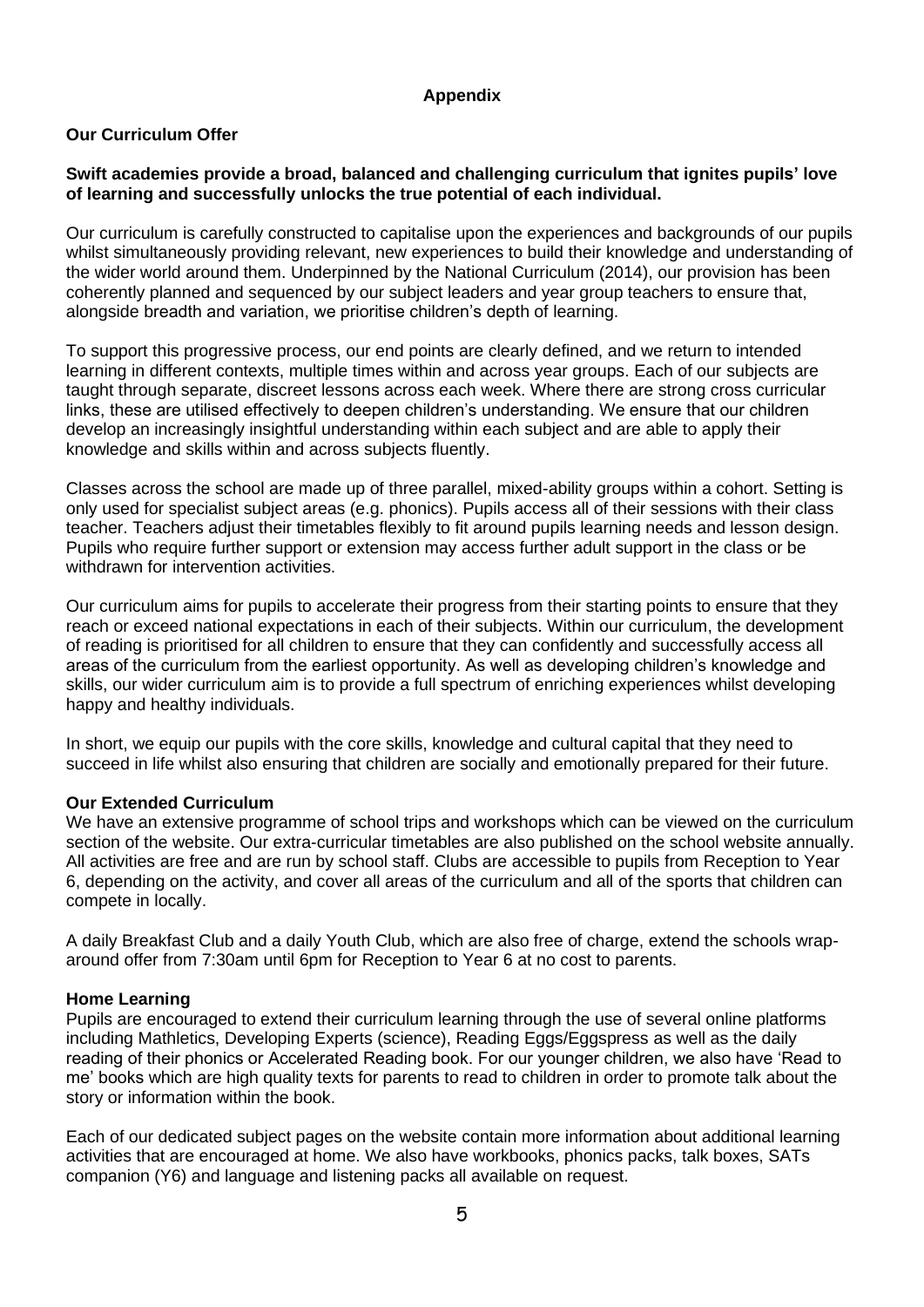## **Coronavirus (COVID-19) update** and **Remote Learning offer**

Please see the school website for details of the action taken to support Rydal children following lock down in March 2020 and an overview of the intended actions for September 2020 and beyond. Our detailed **remote learning offer** for 2020-2021 is also published on the school website.

# **Nursery and Reception (Early Years)**

#### **Leader: Mrs Jeffries**

Our Early Years curriculum is planned with children's interests at its heart and includes various exciting themes throughout the year. Children are free to explore a wide range of areas, equipment and topics, set up by staff, to encourage meaningful, lifelong learning and play experiences.

Play is a big part of our day in both Nursery and Reception and is coupled up with group and individual learning sessions guided by adults to encourage development of key knowledge and skills. Alongside this, there are whole class teaching sessions that take place focusing on early number, phonics and reading skills. These occur every day and link to stimulating play opportunities in both our indoor and outdoor environments. The objectives and outcomes for these sessions are based around statements from Development Matters in The Early Years Foundation Stage non-statutory guidance materials. So that you get a full picture of what is happening in our Early Years and can watch your child's progress at school, we are signed up the amazing online journal service called Tapestry. With a Tapestry account, we can send you photos, videos and information about what your child has been up to at school directly to your phone or electronic device. You can even send us pictures and videos of what they get up to at home too! This really encourages an all-round learning experience for your child. Please see our booklet [here](https://rydal.swiftacademies.org.uk/wp-content/uploads/sites/6/2020/07/Tapestry_information_leaflet_for_parents_2020.pdf) for more information on how Tapestry works. Please **[CLICK](https://rydal.swiftacademies.org.uk/wp-content/uploads/sites/6/2020/07/Tapestry_information_leaflet_for_parents_2020.pdf) HERE** for further Tapestry [information.](https://rydal.swiftacademies.org.uk/curriculum/subjects/reading/)

#### **[Reading](https://rydal.swiftacademies.org.uk/curriculum/subjects/reading/)**

#### **Subject Leaders: Miss Mawson and Mrs Mellard**

We know that confident reading supports children's learning throughout all subjects and so the teaching of reading is highly prioritised within our curriculum.

Whole class reading is taught daily from Monday to Friday for approximately 30-40 minutes per day (Y1- Y6). Core texts are carefully selected by reading leaders to ensure that there is progression in the difficulty of texts children encounter. Whole class reading is structured to ensure that, once per week, all children: read aloud and explore the context of a text, investigate relevant vocabulary, analyse an element of spelling, punctuation and grammar within a text and complete and discuss carefully selected comprehension questions designed by the teacher based on the text. All children also have regular opportunities to listen to their teacher reading planned, class texts; this promotes reading for pleasure and further class discussions.

Reading skills are also developed throughout children's English lessons and actively put in to practise across our full curriculum e.g. reading and evaluating sources of evidence in history lessons. Once children are fluent in their reading, we use Accelerated Reader as our independent reading scheme from Y1—Y6. Prior to Accelerated Reader, children use carefully matched phonics books as their home readers (see phonics section below for more information). Accelerated Reader is championed weekly within the classroom and assemblies through a reward system aimed at individuals improving their own previous achievements.

Reading enrichment opportunities:

- All Reception to Y6 children have access to Reading Eggs/Eggspress for further independent reading practise focused at their current ability.
- 'Read to me' books are provided to Nursery Y2 children to take home on a weekly basis. Parents and carers are asked to read these books to children and to talk about the story/content. This is so that children have regular access to a new high-quality text each week and to promote discussion.
- Reading club is held after school every day. Teachers actively encourage any children finding it difficult to read at home to attend at least one of these sessions each week.
- All children visit the local library annually on a school trip and/or the librarian visits their classroom. We encourage as many families as possible to sign up to the library during this process.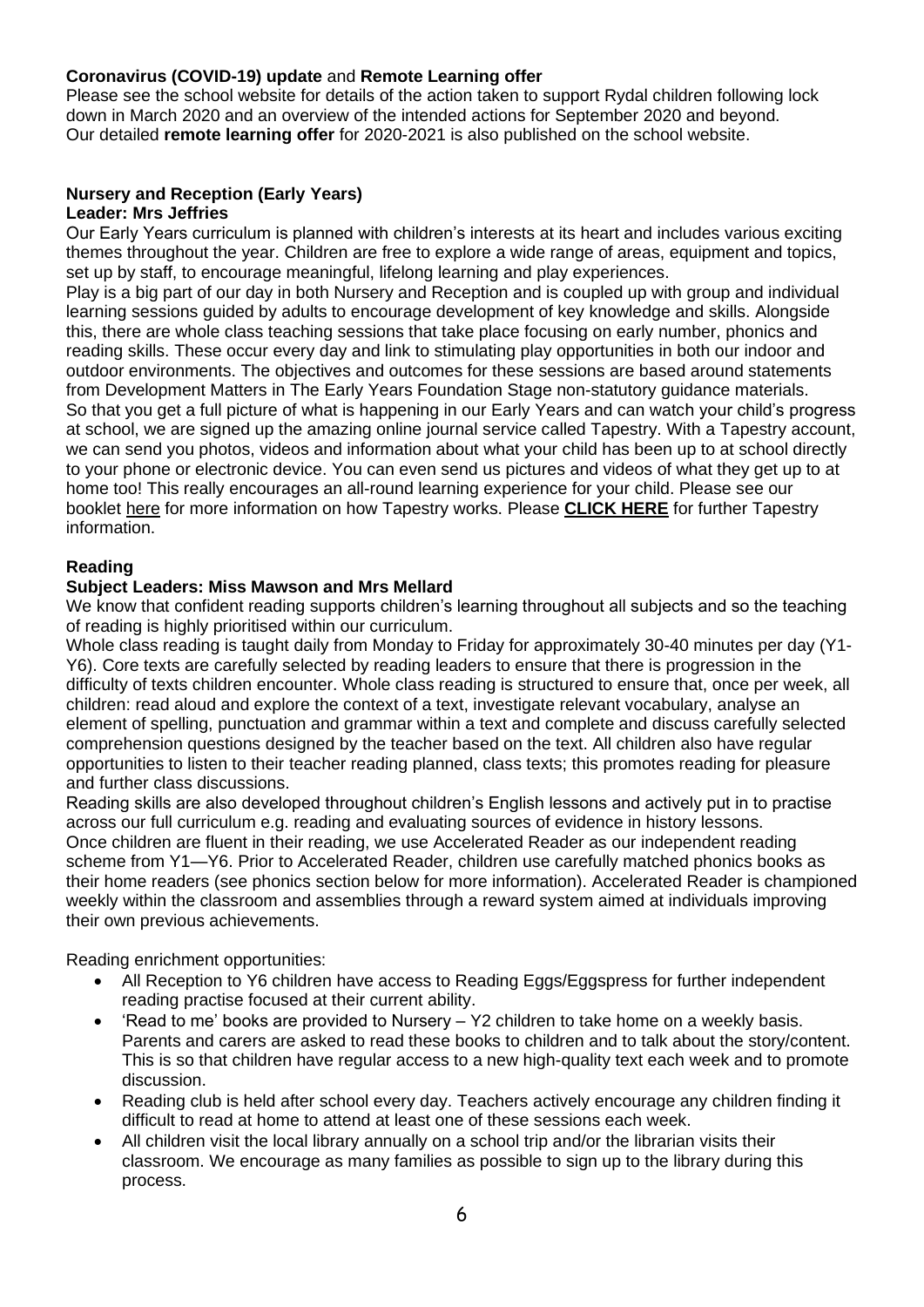• World Book day is celebrated each year and reading for pleasure is highlighted through the activities undertaken on the day and through ongoing assemblies and competitions across the [year.](https://rydal.swiftacademies.org.uk/curriculum/subjects/phonics/)

### **[Phonics](https://rydal.swiftacademies.org.uk/curriculum/subjects/phonics/)**

## **Subject Leader: Mrs Elvy**

Phonics is taught daily in ability groups from Nursery to Y2. In Reception, Y1 and Y2 these sessions are in addition to our reading and writing sessions.

We use Letters and Sounds guidance to plan a well organised system for phonics sessions across the school. Teachers are ambitious in their expectations of the sounds and words that children should be able to read by the end of each term. For more detailed information, please see our schools' dedicated phonics page. As well as information and guidance, you will also find further learning opportunities for children to practise their phonics at home through our phonics home learning packs.

Children's progress in phonics is tracked very carefully throughout the year and this information is used to plan appropriately for progression. **To supplement children's learning in school, Reception – Y2 children access carefully matched, fully decodable texts to read at home.** In 2020 we worked with our local English Hub to secure a bid which allowed us to purchase £5000 of new phonics reading books and resources for our children.

## **[Writing](https://rydal.swiftacademies.org.uk/curriculum/subjects/writing/)**

#### **Subject Leaders: Miss Blackburn, Mrs Wells and Miss Cockerill**

Writing lessons are taught daily from Monday to Friday for approximately 60 minutes per day in Year 1 – Year 6 and approximately 30 minutes per day for Reception.

The majority of units build towards children creating a longer piece of writing over a fortnight. Each unit is inspired by a relevant, age appropriate novel and/or uses learning in children's other subjects (e.g. science, history, geography etc) as the stimulus. Through a range of practical, discussion-based and written tasks, children build towards producing a longer piece of independent writing in the second week of the unit and publish it for a specific audience in their purple publishing book.

All texts studied have been carefully selected by our writing leaders to ensure that they build in difficultly and provide children with opportunities to read a wide variety of novels and non-fiction. Children receive ongoing verbal feedback from their teacher and peers to develop their writing within their lessons. Teachers continually assess the areas for the class and individuals to work on and adapt their lesson focus as appropriate.

Spelling, grammar and handwriting are taught in specific, separate lessons as well as throughout English lessons. Children in Y2 – Y6 are sent specific spellings to learn at home each week based on the spelling rule being taught in school that week. Children's understanding of the focus spelling rule is then tested each Friday.

#### **Calculations and [mathematics](https://rydal.swiftacademies.org.uk/curriculum/subjects/mathematics/)**

# **Subject Leaders: Mrs Whinfield, Mrs Chambers and Miss Denham**

Our Mathematics curriculum is taught through two types of lessons each week. These lessons consist of a calculations-based lesson and a shape, space and measurement-based lesson. Across each the week, we blend both types of lessons to teach the equivalent time of seven 40-45-minute mathematical lessons per week in Y1 – Y6 and five 30-minute lessons per week in nursery and Reception. Units build and develop in difficulty over a two-week basis, allowing time for children to progressively deepen their knowledge, skills and understanding.

Our mathematics curriculum runs in a cycle; allowing our pupils to experience and further their understanding of each area of the mathematics curriculum, at least three times a year. Teaching our mathematics curriculum this way allows more opportunity for children to develop deeper understanding through revisiting each area in different contexts. We build on children's prior knowledge each time they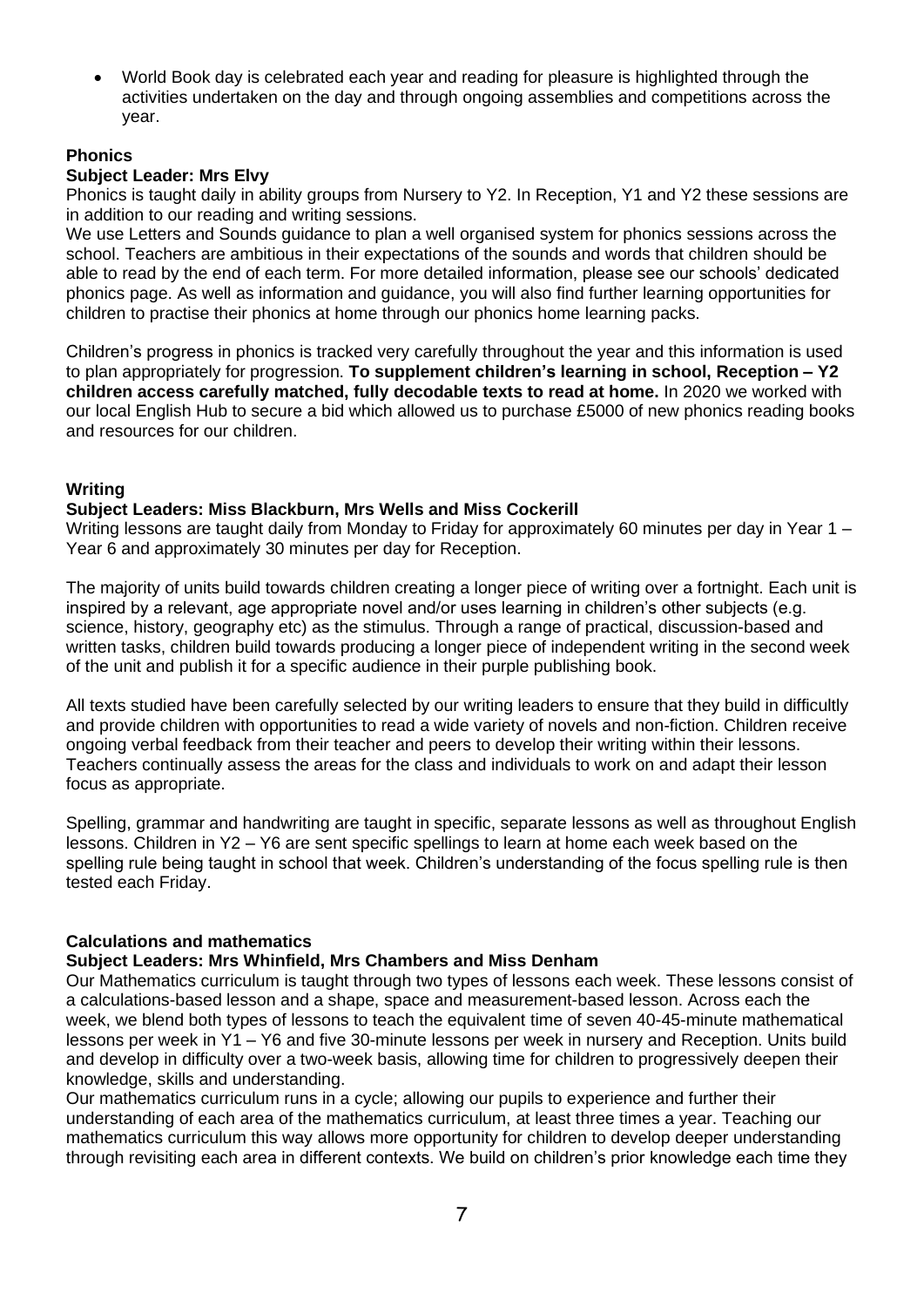re-encounter each objective. This embeds fluency, reasoning and problem-solving knowledge and skills across the year.

**Mathletics**, a specialist Maths program, is utilised both at home and at school to further extend children's understanding and passion for the subject. All children can log on using their own password – **[https://login.mathletics.com](https://login.mathletics.com/)** and access tasks set by their teacher.

### **[Science](https://rydal.swiftacademies.org.uk/curriculum/subjects/science/)**

#### **Subject Leaders: Mr Morris and Mrs Campbell**

Children have a dedicated science lesson every week. We promote awe and wonder of the world around us as well as developing children's knowledge and skills in a specific scientific unit. Lessons include a wide range of practical, discussion-based and written tasks. Most scientific units are studied across a half term or full term depending on their content and complexity. Children's prior science learning is expertly built upon as they progress throughout the school. Our dedicated science curriculum page gives more information about each of the units studied in each year group and a range of useful activities that can be completed at home.

Our Reception – Year 6 children also have access to an online programme called 'Developing Experts' – **<https://www.developingexperts.com/>**. This online programme enables children to consolidate their scientific learning at school through additional lessons and quizzes which can be accessed at home.

#### **[Computing](https://rydal.swiftacademies.org.uk/curriculum/subjects/computing/)**

#### **Subject Leader: Miss Waller**

Children have three computing lessons each fortnight and study a different unit each half term. These units are specifically planned to ensure children gain the knowledge and skills needed to thrive in a digital world. Children continually revisit and build on their previous learning as well as encountering new and exciting challenges within each unit. Units include coding and programming their own games, websites, and apps as well as progressive opportunities to develop and refine other computer life skills such as typing, word processing, data handling, and creating and editing pictures.

Central to the computing curriculum is how to use the Internet in an effective way; including how to keep safe, protect our information, prevent cyber-bullying and how to access support. We are proud to have been awarded the National Online Safety School Community Award for our dedication to keeping children safe online.

#### **[Geography](https://rydal.swiftacademies.org.uk/curriculum/subjects/geography/)**

#### **Subject Leader: Mr Platten**

Children have a dedicated geography lesson every week. They study focused units across a half term or term depending on the learning within the unit. Where relevant, links are made to children's learning in their science and history lessons.

Through our geography curriculum, children develop their understanding of the world and the diverse places, people, resources and features within it. They explore and discover natural and human environments and develop their knowledge of how these are formed and used by people.

Additionally, children become increasingly confident with using maps, atlases and globes to identify places around the world and in the UK and leave our school with a breadth of knowledge about the world and its physical and human processes.

#### **[History](https://rydal.swiftacademies.org.uk/curriculum/subjects/history/)**

#### **Subject Leader: Mrs Senior**

History is also taught as one lesson per week and units are half termly or termly. Our carefully sequenced units enable children to explore different eras and to build a deep knowledge and understanding of civilisations and cultures over time. We ensure that our pupils gain a coherent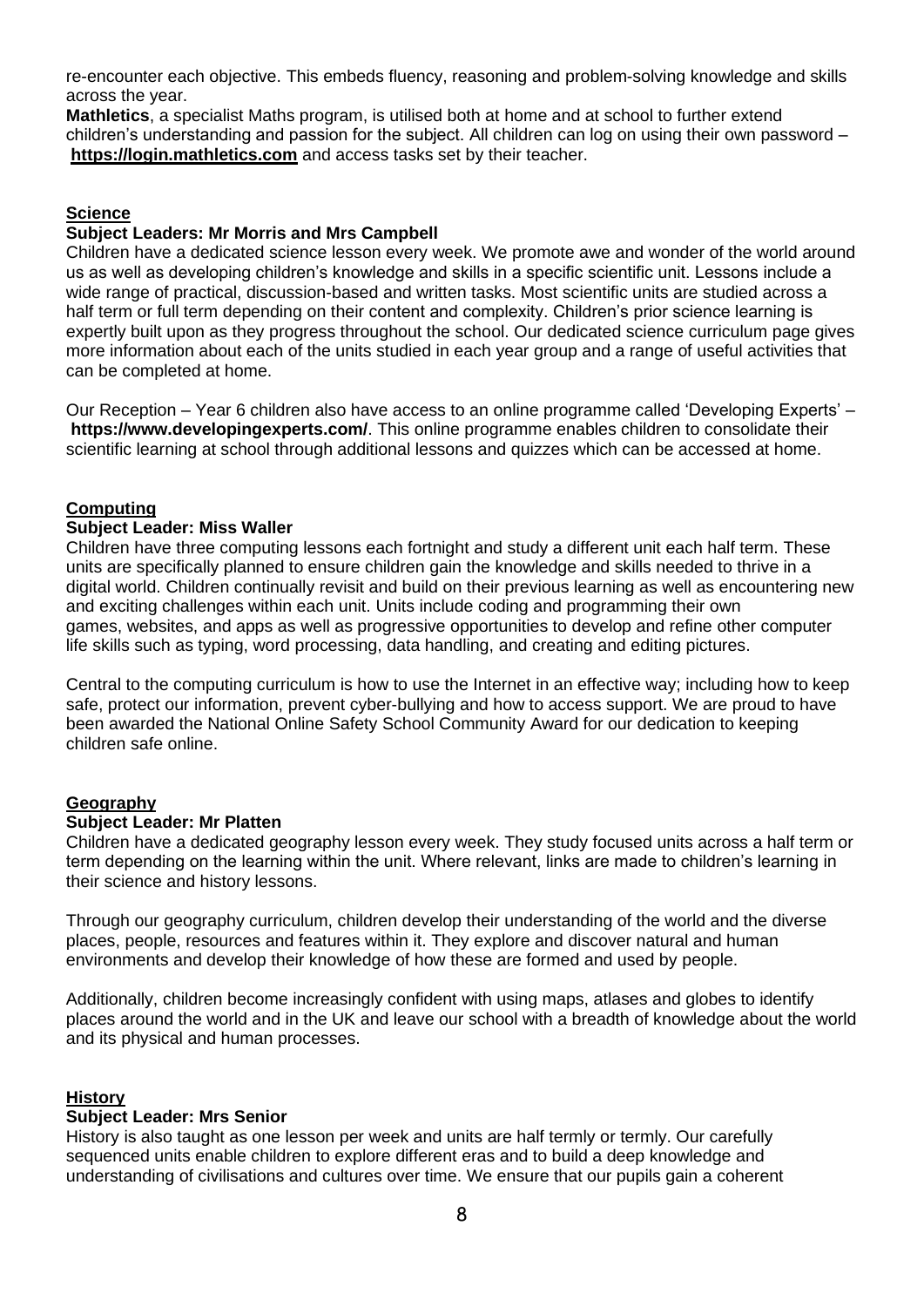knowledge and understanding of Britain's past and that of the wider world.

As well as the pursuit of knowledge, our history units are designed to ignite children's enthusiasm and curiosity and stimulate questions as well as answers. The structure of lessons supports children in developing their enquiry skills including asking perceptive questions, thinking critically, weighing evidence, sifting arguments, and developing perspective and judgement.

## **Art & [Design](https://rydal.swiftacademies.org.uk/curriculum/subjects/art/)**

#### **Subject Leaders: Miss Edgar and Miss Staples**

Our Art & Design curriculum is structured in a mixture of half termly and termly units. We teach the equivalent of one lesson per week but the length of the lessons vary based on the learning activities children are undertaking e.g. double sessions are often preferred when children are creating a piece of artwork as it gives them more time to utilise resources and develop their ideas.

Children learn and develop a wide range of knowledge, skills and techniques within their Art and Design lessons. They learn about great artists, architects and designers in history and compare and evaluate different elements of their work. Using their knowledge and skills, children are encouraged to make their own artistic decisions fuelled by their ever-growing imaginations. You can see children's developing ideas and pieces of artwork in the sketch books that they keep throughout the school.

#### **Design & [Technology](https://rydal.swiftacademies.org.uk/curriculum/subjects/design-technology/)**

# **Subject Leaders: Miss Yeomans and Mrs Woodthorpe**

Our Design & Technology curriculum is taught weekly and split into three units each year. The first half of each term focuses on children developing their understanding of the unit project and the necessary knowledge and skills to successfully complete the project. The second half of the term is designing, making and evaluating the project.

Children learn about a wide range of materials, manufacturing processes and creative design-based activities with a focus on working increasingly independently to develop their own ideas effectively both individually and within groups. The various projects, which are completed throughout the children's schooling career, build on the work completed in previous years, ensuring children are constantly developing their knowledge, skills and understanding as they review and evaluate their design proposals and project outcomes.

Children develop their own portfolio of work in Design & Technology as they progress throughout Primary School and transition into Secondary School.

# **Physical [Education](https://rydal.swiftacademies.org.uk/curriculum/subjects/physical-education/)**

#### **Subject Leader: Mr Park**

Every half term, through twice weekly sessions, children are taught the relevant knowledge and skills to progress their learning in two different sports. Our PE curriculum ensures that children progress within sixteen different sports throughout their time at school: athletics, basketball, cricket, dance, dodgeball, football, gymnastics, hockey, netball, new-age kurling, orienteering, parachute games, racket sports, rounders, rugby and swimming.

To support children's progression and development within physical education, every unit ensures that children retrieve prior learning as well as having a new, specific skill(s) focus that lessons will be centred around.

Every year we enter all school sports competitions available to us in the local area and have been awarded and retained the School Games Gold Award for 5 years running due to our commitment to the development of competition across our school and into the community.

#### **Personal, Social, Health and [Relationships](https://rydal.swiftacademies.org.uk/curriculum/subjects/pshre/) Education (PSHRE) Subject Leader: Mrs Chapman**